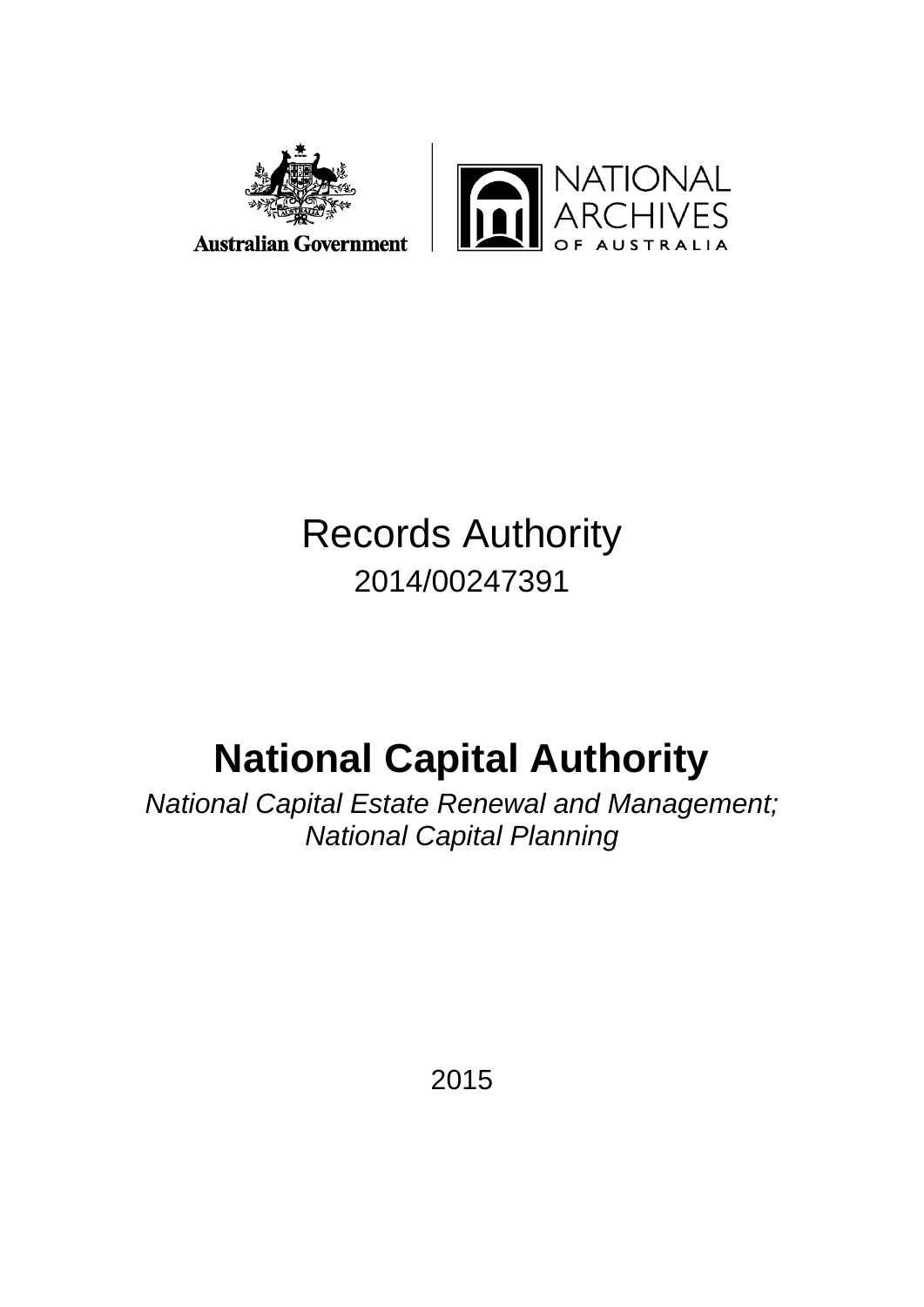# **CONTENTS**

|                                                  | -3 |
|--------------------------------------------------|----|
|                                                  |    |
|                                                  | 5  |
| NATIONAL CAPITAL ESTATE RENEWAL AND MANAGEMENT 6 |    |
|                                                  | 9  |

© Commonwealth of Australia 2015

This work is copyright. Apart from any use as permitted under the *Copyright Act 1968,* no part may be reproduced by any process without prior written permission from the National Archives of Australia. Requests and inquiries concerning reproduction and rights should be directed to the Publications Manager, National Archives of Australia, PO Box 7425, Canberra Business Centre ACT 2610, Australia.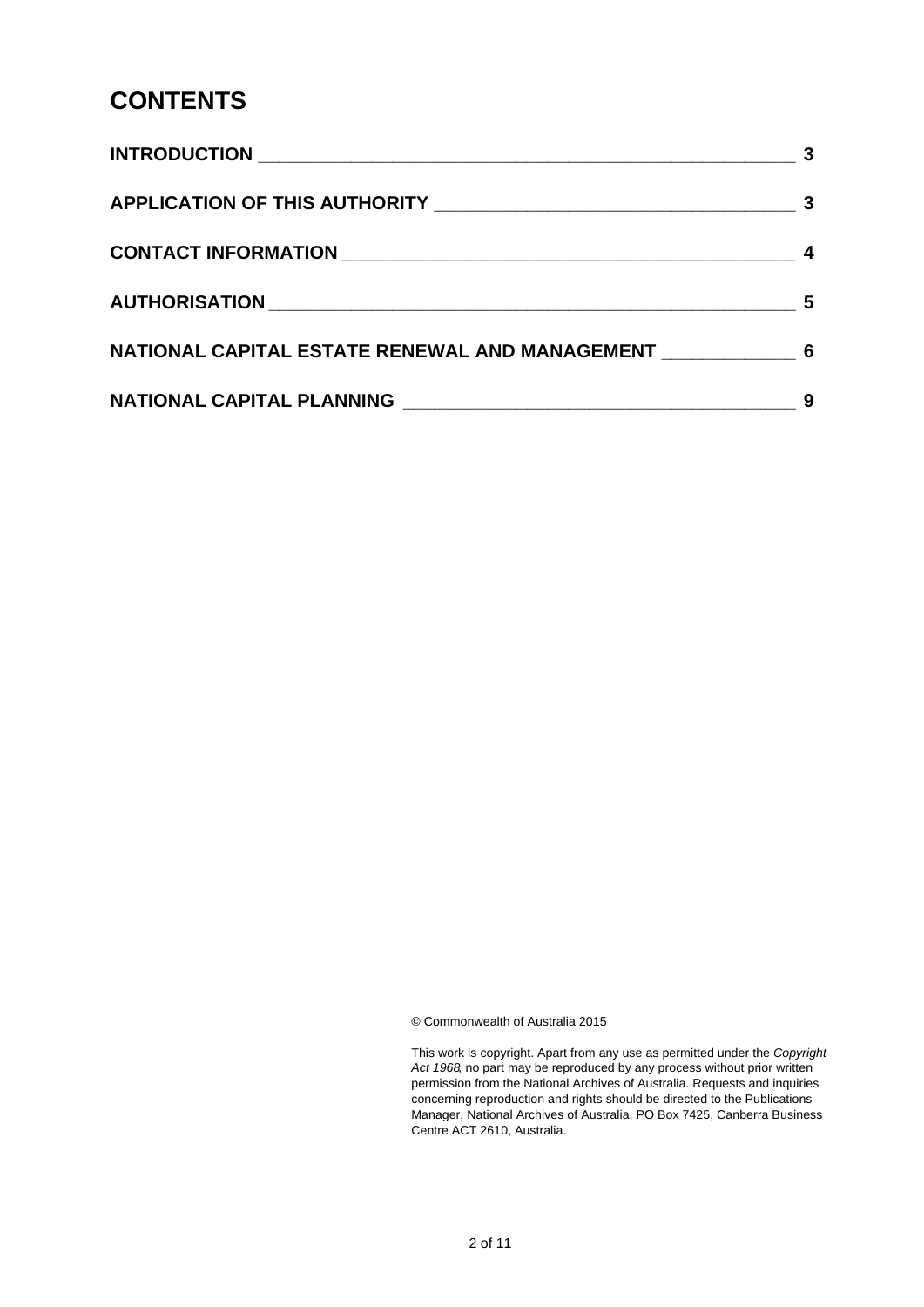### <span id="page-2-0"></span>**INTRODUCTION**

The National Capital Authority (NCA) and the National Archives of Australia have developed this Records Authority to set out the requirements for keeping or destroying records dating from NCA's establishment in 1989 for the core business areas of National Capital Estate Renewal and Management and National Capital Planning. It represents a significant commitment on behalf of the NCA to understand, create and manage the records of its activities.

This Authority is based on the identification and analysis of the business of the NCA. It takes into account the agency's legal and organisational records management requirements, and the interests of stakeholders, the agency and the National Archives of Australia.

The Authority sets out those records that need to be retained as national archives and specifies the minimum length of time that temporary records need to be kept. This Authority gives the NCA permission under the *Archives Act 1983*, for the destruction of the temporary records described after the minimum retention period has expired. Retention periods for these temporary records are based on: an assessment of business needs; broader organisational accountability requirements and community expectations, and are approved by the National Archives of Australia on the basis of information provided by the agency.

As changes in circumstances may affect future records management requirements, the periodic review of this Authority is recommended. All amendments must be approved by the National Archives of Australia.

### <span id="page-2-1"></span>**APPLICATION OF THIS AUTHORITY**

- 1. This Authority supersedes Records Disposal Authority (RDA) 1392 for records created on or after 31 January 1989. RDA 1392 cannot be used by the NCA to sentence records created on or after 31 January 1989 after the issue of this Authority.
- 2. This Authority is to be used to determine how long records must be kept. Records are matched to the relevant core business and records class in the Authority:
	- Where the minimum retention period has expired and the records are not needed for agency business they should be destroyed as authorised in this Authority;
	- Records that have not reached the minimum retention period must be kept until they do; and
	- Records that are identified as Retain as National Archives (RNA) are to be transferred to the National Archives of Australia for preservation.
- *3.* This Authority authorises the NCA to use and is purposely designed to be used in conjunction with Records Authority 2011/00275285 Cultural Collections, to cover the management of collection development, commercial services, exhibition development, preservation and public programs for NCA records created on or after 31 January 1989, including the inform and educate business associated with section 6(e) of the *Australian Capital Territory (Planning and Land Management) Act 1988.*
- 4. This Authority should be used in conjunction with general records authorities such as:
	- the Administrative Functions Disposal Authority (AFDA) and/or AFDA Express issued by the National Archives to cover business processes and records common to Australian Government agencies; and
	- General Records Authority (31) For source (including original) records that have been copied, converted or migrated.
- 5. The Normal Administrative Practice (NAP) provision of the *Archives Act 1983* gives agencies permission to destroy certain records without formal authorisation. This usually occurs where records are duplicated, facilitative or for short-term use only. NAP does not replace arrangements agreed to in this Authority but can be used as a tool to assist in identifying records for destruction together with an agency's Records Authority or Authorities, and with AFDA and AFDA Express. The National Archives recommends that agencies develop and implement a Normal Administrative Practice policy. Advice and guidance on destroying records as a normal administrative practice and on how to develop an agency NAP policy is available from the National Archives' website at **[www.naa.gov.au](http://www.naa.gov.au/)**.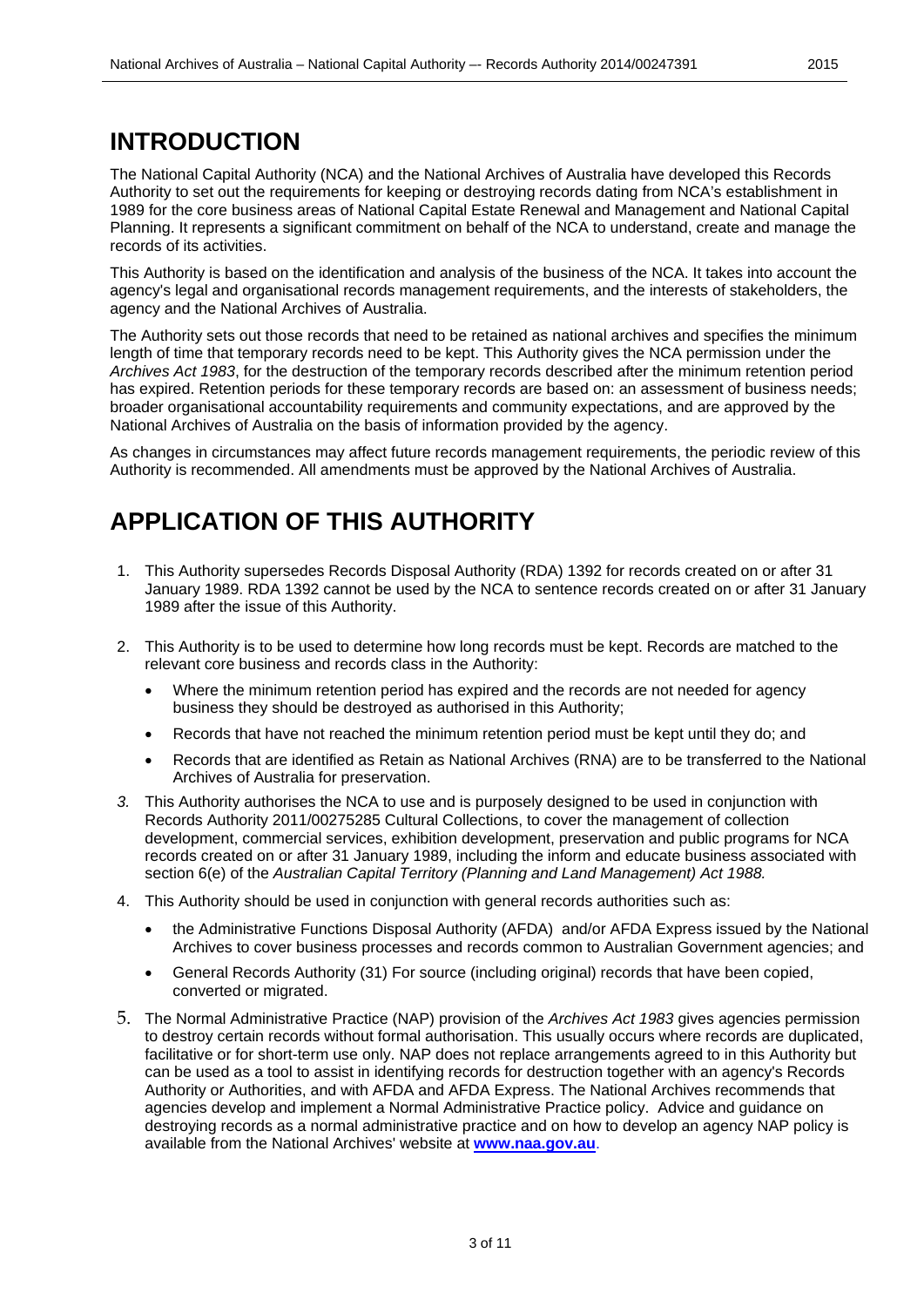- 6. Records that are reasonably likely to be needed as evidence in a current or future judicial proceeding or are subject to a request for access under the *Archives Act 1983,* the *Freedom of Information Act 1982* or any other relevant Act must not be destroyed until the action has been completed.
- 7. Records subject to a disposal freeze must not be destroyed until the freeze has been lifted. Further information about disposal freezes and whether they affect the application of this Authority is available from the National Archives website at **[www.naa.gov.au](http://www.naa.gov.au/)**.
- 8. Where the method of recording information changes (for example from a manual system to an electronic system, or when information is migrated from one system to a new system) this authority can still be applied, providing the records document the same core business. The information must be accessible for the period of time prescribed in this Authority. The NCA will need to maintain continuing access to the information, including digital information, for the periods prescribed in this records authority or until the information is transferred into the custody of the National Archives.
- 9. In general, retention requirements indicate a minimum period for retention. The NCA may extend minimum retention periods if it considers that there is an administrative need to do so, without further reference to the National Archives. Where the NCA believes that its accountability will be substantially compromised because a retention period or periods are not adequate, it should contact the National Archives for review of the retention period.
- 10. Records coming within 'Retain as national archives' classes in this Authority have been determined to be part of the archival resources of the Commonwealth under section 3C of the *Archives Act 1983*. The determination of Commonwealth records as archival resources of the Commonwealth obliges agencies to transfer the records to the National Archives when they cease to be current and, in any event, within 15 years of the records coming into existence, under section 27 of the *Archives Act 1983*.
- 11. Records in the care of agencies should be appropriately stored, managed and preserved. Agencies need to meet this obligation to ensure that the records remain authentic and accessible over time. Under Section 31 of the *Archives Act 1983*, access arrangements are required for records that become available for public access including those records that remain in agency custody.
- 12. Appropriate arrangements should be made with the National Archives when records are to be transferred into custody. The National Archives accepts for transfer only those records designated as national archives.
- 13. Advice on how to use this Authority is available from the NCA records manager. If there are problems with the application of the Authority that cannot be resolved, please contact the National Archives.

### <span id="page-3-0"></span>**CONTACT INFORMATION**

For assistance with this authority or for advice on other records management matters, please contact National Archives' Agency Service Centre.

| Queen Victoria Terrace            | Tel:     | $(02)$ 6212 3610         |
|-----------------------------------|----------|--------------------------|
| Parkes ACT 2600                   | Fax:     | (02) 6212 3989           |
| PO Box 7425                       | Email:   | recordkeeping@naa.gov.au |
| Canberra Business Centre ACT 2610 | Website: | www.naa.gov.au           |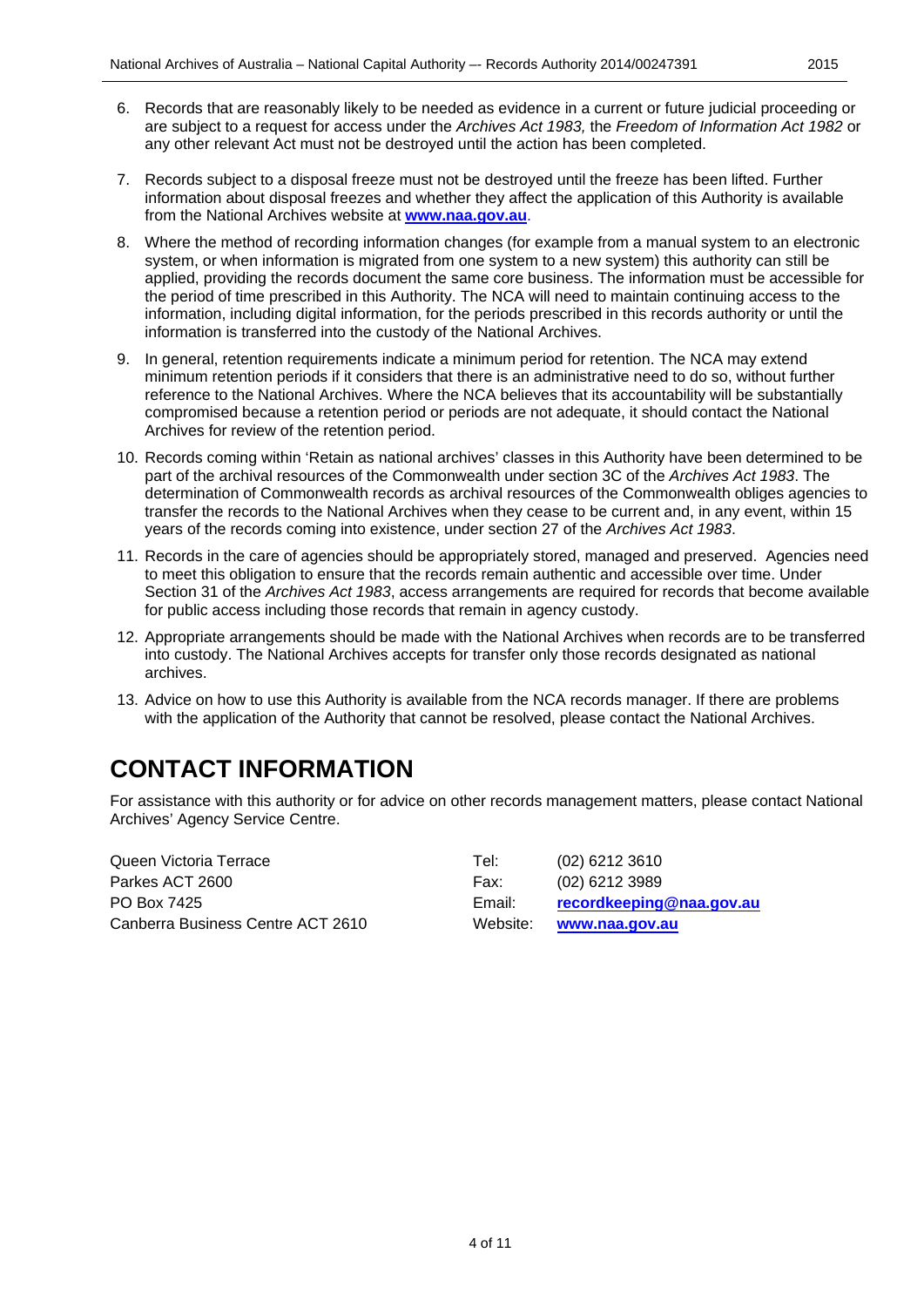### <span id="page-4-0"></span>**AUTHORISATION**

#### **RECORDS AUTHORITY 2014/00247391**

| Person to whom notice of | <b>Malcolm Snow</b>               |
|--------------------------|-----------------------------------|
| authorisation is given:  | <b>Chief Executive</b>            |
|                          | <b>National Capital Authority</b> |
|                          | <b>Treasury Building</b>          |
|                          | <b>King Edward Terrace</b>        |
|                          | PARKES ACT 2600                   |

| <b>Purpose:</b>     | Authorises arrangements for the disposal of records in accordance with<br>Section 24(2)(b) of the Archives Act 1983.                                                                            |
|---------------------|-------------------------------------------------------------------------------------------------------------------------------------------------------------------------------------------------|
|                     | Determines records classed as 'Retain as national archives' in this<br>Records Authority to be part of the archival resources of the<br>Commonwealth under section 3C of the Archives Act 1983. |
|                     |                                                                                                                                                                                                 |
| <b>Application:</b> | All core business records relating to National Capital Estate Renewal<br>and Management and National Capital Planning created on or after 31<br>January 1989.                                   |
|                     |                                                                                                                                                                                                 |

This authority gives permission for the destruction, retention or transfer to the National Archives of Australia of the records described. This authority will apply only with the consent of the agency currently responsible for the business documented in the records described.

**Authorised by Date of issue:**

David Fricker 20 April 2015 Director-General National Archives of Australia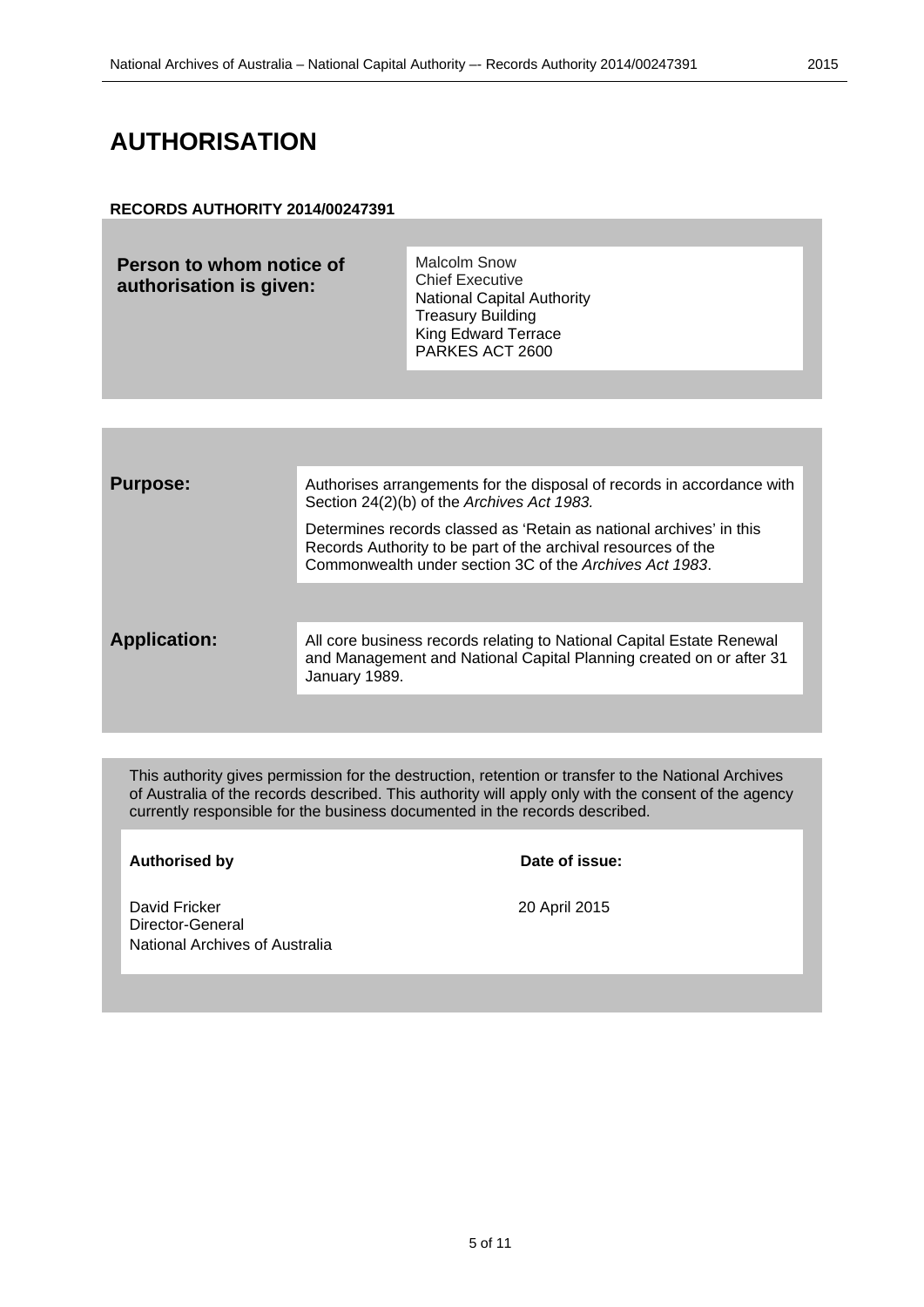# <span id="page-5-0"></span>**NATIONAL CAPITAL ESTATE RENEWAL AND MANAGEMENT**

The core business of managing National Land, assets and Lake Burley Griffin as designated in the Australian Capital Territory (Planning and Land Management) Act 1988 and the National Capital Plan as land required for the special purposes of Canberra as the National Capital.

The **core activities** include:

- developing, implementing and reviewing policies, programs, plans, strategies and guidelines;
- managing, conserving and maintaining NCA managed land and assets, including Lake Burley Griffin and diplomatic sites and estates;
- developing, receiving and disseminating reports relating to NCA managed land, assets, and Lake Burley Griffin, including environmental research and monitoring reports;
- managing events and activities undertaken on NCA managed land, assets and Lake Burley Griffin, including construction of capital works;
- managing leases, licences, permits and applications, including determining rent, fees and charges;
- managing land, road and water closures;
- liaising with government agencies, industry and the general public; and
- negotiating, establishing, managing and reviewing agreements and arrangements;

The performance of the core business is supported by **general activities** such as:

- delegating powers and authorising actions;
- preparing speeches and presentations;
- conducting audits and reviews;
- managing and participating in internal and external committees and meetings;
- receiving and responding to enquiries; and
- developing operational policies and procedures.

Includes legacy activities associated with the abstraction of water from Lake Burley Griffin

#### *Cross Reference to other areas of this Records Authority*

*For advice, submissions and development applications relating to NCA managed land and assets, including diplomatic estates, use NATIONAL CAPITAL PLANNING.*

*For images, plans, designs, scale models and drawings that have been developed and produced for the purpose of conservation, construction, building and maintenance of areas that are managed or influenced by the NCA, use NATIONAL CAPITAL PLANNING.*

#### *Cross References to AFDA Express Records Authority*

*For agency media releases and administrative arrangements with the media, community engagement and routine liaison activities regarding agency programs, products and services, use COMMUNITY RELATIONS.*

*For accidents or incidents occurring on NCA managed land or assets, use COMPENSATION.*

*For the payment of monies, including collection of rent and parking fees relating to the commercial use of NCA managed land and assets, use FINANCIAL MANAGEMENT.*

*For legal advice relating to NCA managed land or assets, use LEGAL SERVICES*

*For records documenting the engagement of volunteers, use PERSONNEL.*

*For acquisition of goods and services, including tender process documentation, use PROCUREMENT.*

*For the production and distribution of agency publications including education resources, exhibition programs and producing other publications for sale, use PUBLICATION.*

*For records documenting inspections in the workplace, use WORKPLACE HEALTH & SAFETY.*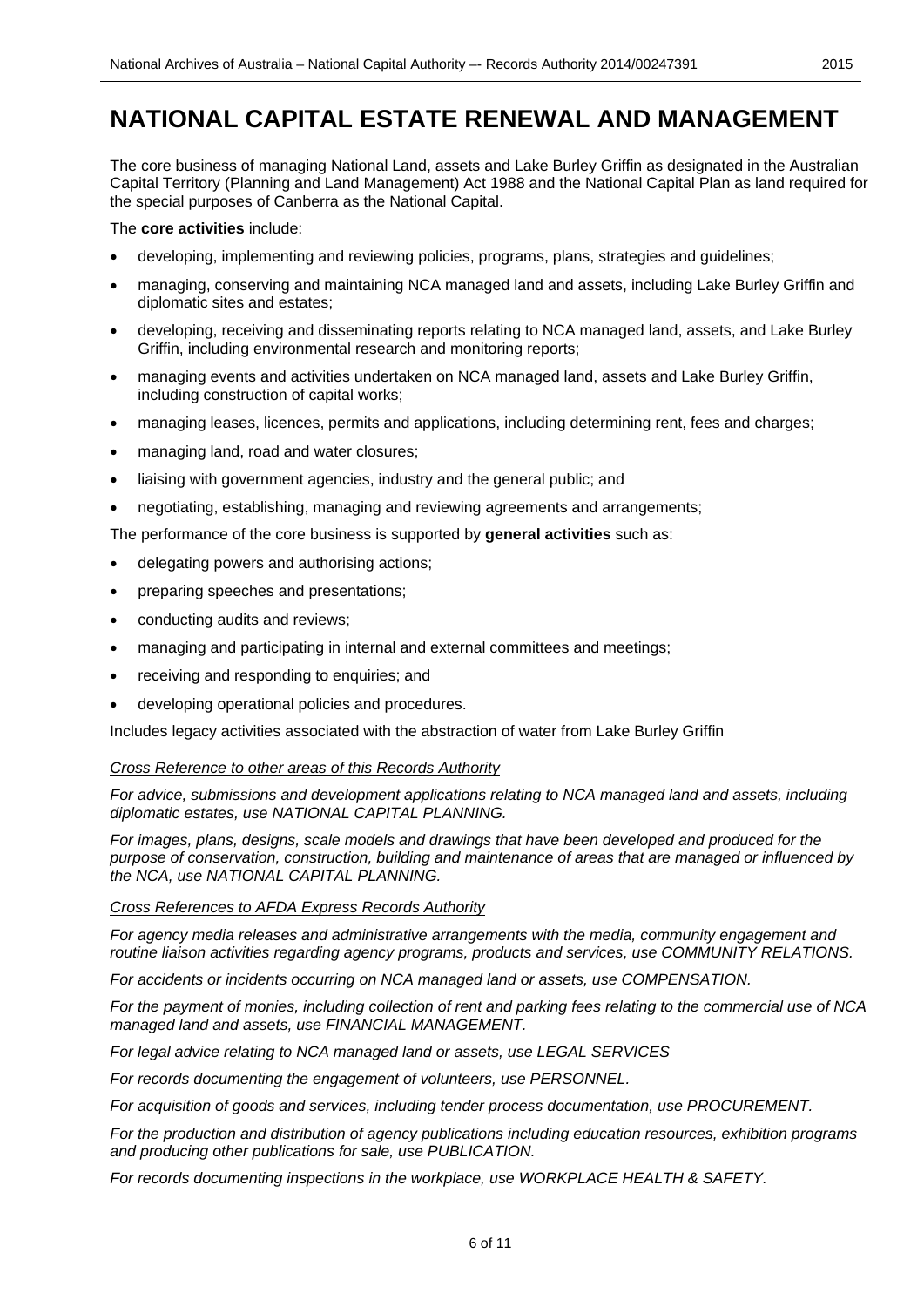# **NATIONAL CAPITAL ESTATE RENEWAL AND MANAGEMENT**

#### *Cross References to other records authorities*

*Use 2011/00275285 Cultural Collections for:*

- *developing and managing public outreach and education programs to promote collections and manage visitor services*
- *development of exhibitions, both temporary and permanent*
- *managing activities undertaken to preserve collection items including developing policies, strategies and plans*
- *managing commercial services undertaken to increase the profile of the organisation including designing, manufacturing and selling commercial products, monitoring and evaluating customer services, marketing and event management*

| <b>Class no</b> | <b>Description of records</b>                                                                                                                                                                                                                                                                                                                                                                                                                                                                                                                                                                                                                                          | <b>Disposal action</b> |
|-----------------|------------------------------------------------------------------------------------------------------------------------------------------------------------------------------------------------------------------------------------------------------------------------------------------------------------------------------------------------------------------------------------------------------------------------------------------------------------------------------------------------------------------------------------------------------------------------------------------------------------------------------------------------------------------------|------------------------|
| 61534           | The following significant records, from 31 January 1989, documenting:                                                                                                                                                                                                                                                                                                                                                                                                                                                                                                                                                                                                  | Retain as              |
|                 | management, conservation and enhancement of significant NCA<br>$\bullet$<br>managed land and assets such as National Memorials, diplomatic sites<br>and estates, heritage value buildings and Lake Burley Griffin, including<br>the Aboriginal Tent Embassy, National Carillon and Blundell's Cottage.<br>Includes major works activities and summary information in the asset<br>register;                                                                                                                                                                                                                                                                            | national archives      |
|                 | [For routine maintenance and conservation activities, use class 61537]                                                                                                                                                                                                                                                                                                                                                                                                                                                                                                                                                                                                 |                        |
|                 | development and review of policies, programmes, plans, strategies,<br>$\bullet$<br>studies and guidelines informing the management, conservation and use<br>of significant NCA managed land and assets such as National Memorials,<br>diplomatic sites and estates, heritage value buildings and Lake Burley<br>Griffin. Includes final version, major drafts and supporting research. eg<br>Urban Planning Studies and Water Quality Guidelines;                                                                                                                                                                                                                      |                        |
|                 | reports produced or commissioned by the NCA relating to the<br>$\bullet$<br>management, development, conservation and use of significant NCA<br>managed land and assets such as National Memorials, diplomatic sites<br>and estates, heritage value buildings and Lake Burley Griffin, including<br>the Aboriginal Tent Embassy. Includes environmental research and<br>monitoring reports, major construction, project and inspection reports,<br>reports of national commemorative events or natural disasters taking<br>place on NCA managed land, and reviews into the performance of the<br>agency. Includes final version, major drafts and supporting research; |                        |
|                 | liaison with government, industry and the public relating to National<br>$\bullet$<br>Capital Estate Renewal and Management activities which relate to major<br>works or the management, conservation and use of significant NCA<br>managed land and assets such as National Memorials, diplomatic sites<br>and estates, heritage value buildings and Lake Burley Griffin;                                                                                                                                                                                                                                                                                             |                        |
|                 | arrangements, agreements, Memorandums of Understanding (MOUs)<br>$\bullet$<br>and contracts relating to the management, conservation and use of<br>significant NCA managed land and assets such as National Memorials,<br>diplomatic sites and estates, heritage value buildings and Lake Burley<br>Griffin. Includes water abstraction agreements, Crown Leases for<br>diplomatic sites and estates, agreements with external parties to<br>undertake major works activities and projects, including those that do not<br>proceed;                                                                                                                                    |                        |
|                 | events organised, managed and held on national or designated land of<br>national significance. Includes the Australia Day Live concerts; and                                                                                                                                                                                                                                                                                                                                                                                                                                                                                                                           |                        |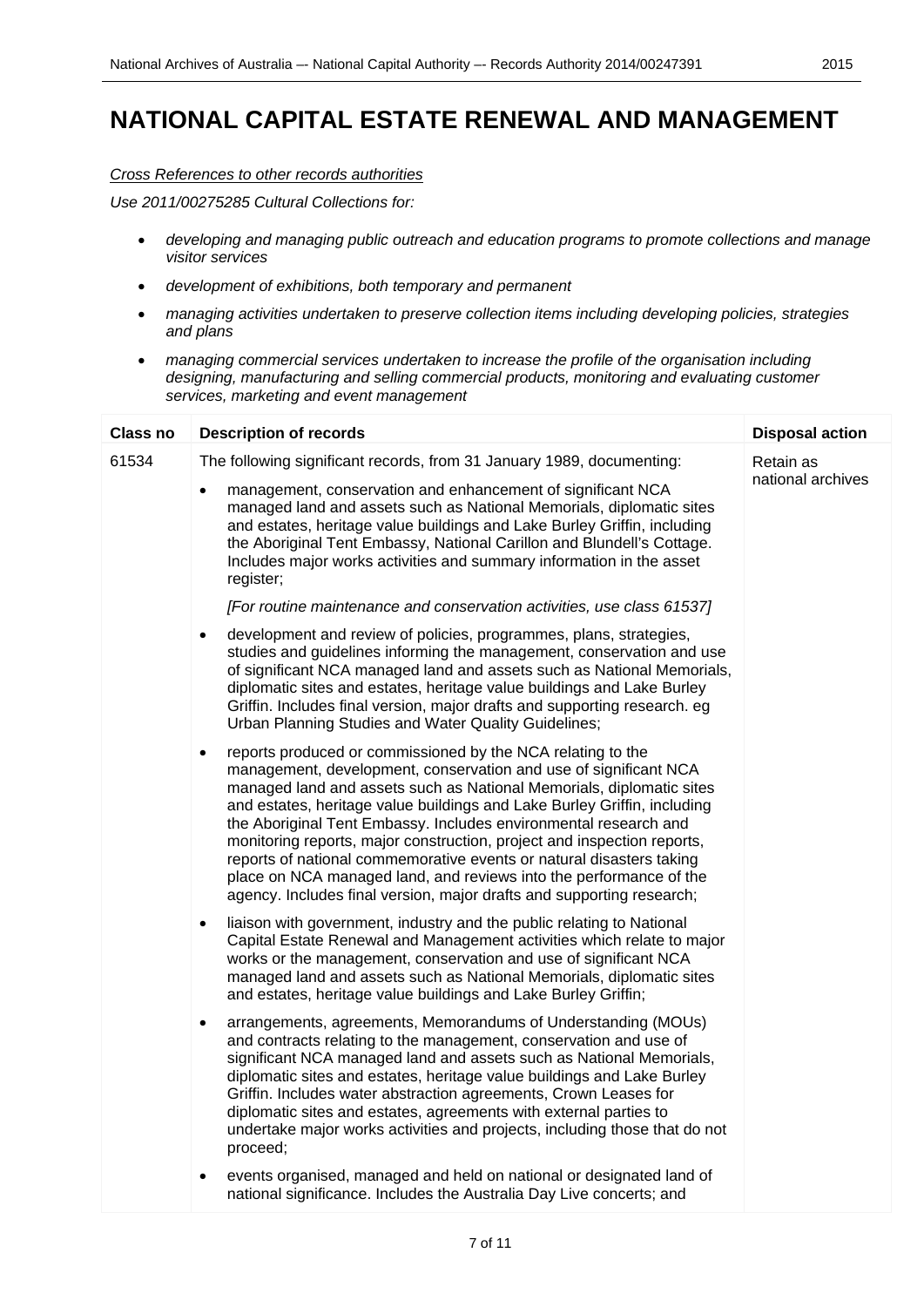# **NATIONAL CAPITAL ESTATE RENEWAL AND MANAGEMENT**

| <b>Class no</b> | <b>Description of records</b>                                                                                                                                                                                                                                                                                                                                                                                             | <b>Disposal action</b>                                                |
|-----------------|---------------------------------------------------------------------------------------------------------------------------------------------------------------------------------------------------------------------------------------------------------------------------------------------------------------------------------------------------------------------------------------------------------------------------|-----------------------------------------------------------------------|
|                 | final version of speeches and presentations made by senior agency staff<br>$\bullet$<br>relating to National Capital Estate Renewal and Management activities.                                                                                                                                                                                                                                                            |                                                                       |
| 61535           | Records, from 31 January 1989, documenting:<br>agreements, Memorandums of Understanding (MOUs) and contracts<br>$\bullet$<br>relating to the management, conservation, maintenance and use of NCA<br>managed land and assets, other than those covered by class 61534.                                                                                                                                                    | Destroy 12 years<br>after completed or<br>termination of<br>agreement |
| 61536           | Records, from 31 January 1989, documenting:<br>approval, management and coordination of events undertaken on NCA<br>managed land and assets, including Lake Burley Griffin. Includes minor<br>events such as Christmas parties, weddings and charity fundraisers; and<br>unsuccessful applications received by the NCA to conduct business on<br>$\bullet$<br>NCA managed land and assets, including Lake Burley Griffin. | Destroy 3 years<br>after action<br>completed                          |
| 61537           | Records, from 31 January 1989, documenting:<br>routine operational administrative tasks supporting the core business; and<br>National Capital Estate Renewal and Management activities other than<br>$\bullet$<br>those covered in classes 61534 to 61536.                                                                                                                                                                | Destroy 7 years<br>after action<br>completed                          |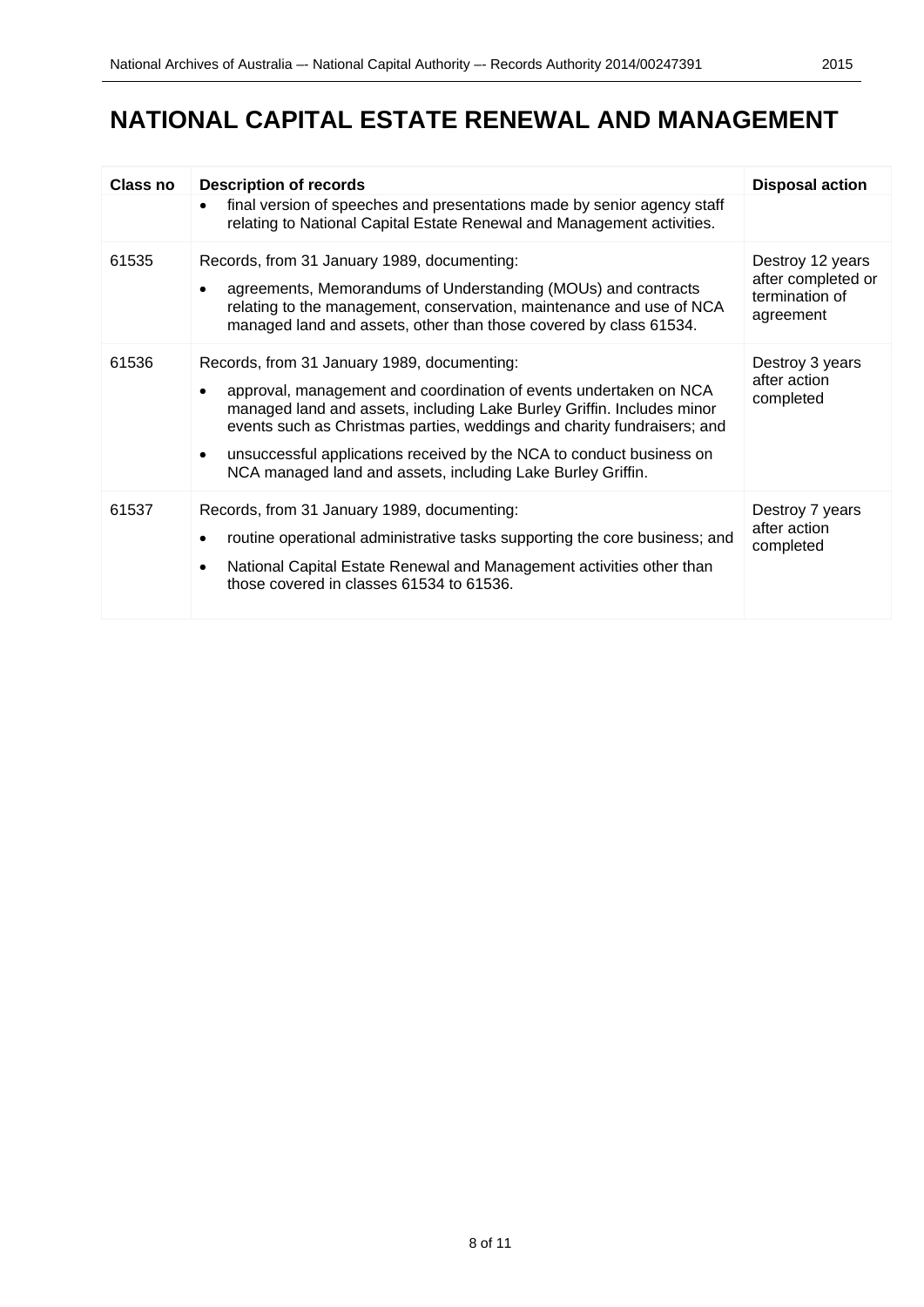### <span id="page-8-0"></span>**NATIONAL CAPITAL PLANNING**

The core business of preparing and administering the National Capital Plan to ensure that Canberra and the Territory are planned and developed in accordance with their national significance.

Includes managing the approval process for design and development of Designated Areas as defined under the National Capital Plan. This includes National Land, Territory Land and National Land used for the special purposes of the National Capital.

The **core activities** include:

- receiving, assessing and reviewing applications for development and use of National Land;
- managing and determining the outcome of applications for development and use of National Land;
- reviewing, proposing and making amendments to the National Capital Plan when necessary;
- specifying requirements for planning and design on land outside Designated Areas;
- creating and maintaining frameworks for places meeting Commonwealth Heritage Values;
- developing planning strategies for National Land;
- the development, evaluation and management of maps, surveys, plans and drawings that enables planning;
- developing briefings, submissions, evaluations, discussion papers and reports;
- managing appeals and litigation relating to National Capital Planning;
- ensuring the consistency of the National Capital Plan;
- preparation and agreement of Development Control Plans;
- managing and determining the location and character of National Memorials;
- benchmarking for improvement of quality of services and processes of the agency;
- determining road closures;
- determining fees and charges for planning services; and
- collaborating with other agencies responsible for planned cities.

The performance of the core business is supported by **general activities** such as:

- providing and receiving advice;
- receiving and responding to enquiries;
- establishing and managing meetings, committees, joint ventures and agreements;
- liaison and coordinating arrangements with stakeholders;
- developing policies, procedures and quidelines;
- conducting audits;
- arranging and attending conferences;
- delegating powers and authorising actions; and
- managing risk.

#### *Cross Reference to other areas of this Records Authority*

*For liaison with government, industry and the public relating to the implementation of National Capital Planning, use NATIONAL CAPITAL ESTATE RENEWAL AND MANAGEMENT.*

*Cross References to AFDA Express Records Authority*

*For records documenting the engagement of the community and media regarding NCA programs, products and services, use COMMUNITY RELATIONS.*

*For records documenting ministerial planning decisions, use GOVERNMENT RELATIONS.*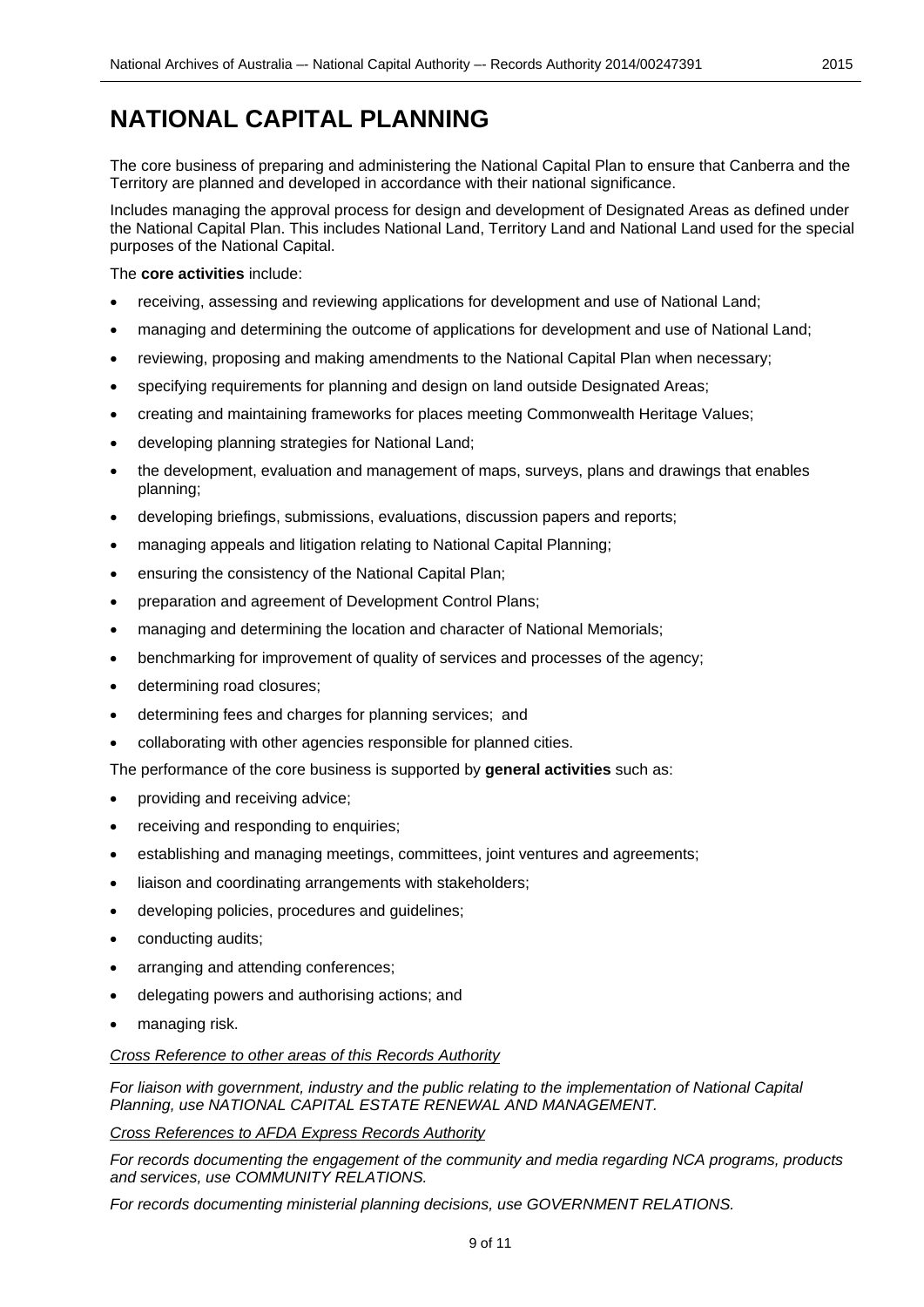### **NATIONAL CAPITAL PLANNING**

*For records documenting legal advice for compliance purposes, use LEGAL SERVICES.*

*For managing contracts and Memorandums of Understanding, use PROCUREMENT.*

*Cross References to other records authorities*

*For the management of photos, drawings and models, use 2011/00275285 CULTURAL COLLECTIONS.*

| <b>Class no</b> | <b>Description of records</b>                                                                                                                                                                                                                                                                                                                                                                                                                                        | <b>Disposal action</b> |
|-----------------|----------------------------------------------------------------------------------------------------------------------------------------------------------------------------------------------------------------------------------------------------------------------------------------------------------------------------------------------------------------------------------------------------------------------------------------------------------------------|------------------------|
| 61531           | The following significant records, from 31 January 1989, documenting:                                                                                                                                                                                                                                                                                                                                                                                                | Retain as              |
|                 | applications, final reports and related entries, and supporting<br>$\bullet$<br>information of all major works and development applications. Includes<br>records documenting the preparation, management and approval of<br>applications;                                                                                                                                                                                                                            | national archives      |
|                 | [For records documenting the statutory planning approval of temporary<br>and/or minor works applications as defined by legislation, use 61533.]                                                                                                                                                                                                                                                                                                                      |                        |
|                 | applications, consultation reports, final plans, study reports and<br>$\bullet$<br>supporting information that document the planning of Territory or<br>National Land in the Designated Areas or National Land outside<br>Designated Areas. Includes the National Capital Open Space System<br>Report and records documenting the preparation, management and<br>approval of Development Control Plans, Master Plans and amendments<br>to the National Capital Plan; |                        |
|                 | National Capital Authority (NCA) planning and design advice. Includes<br>$\bullet$<br>regulating major work and development within Designated Areas and<br>ensuring Territory planning is consistent with the statutory objective of<br>the National Capital Plan;                                                                                                                                                                                                   |                        |
|                 | [For records documenting the provision of minor works planning and<br>design advice that has no consequence for the National Capital Plan,<br>see 61533.]                                                                                                                                                                                                                                                                                                            |                        |
|                 | final plans, scale models, images, maps and drawings relating to the<br>$\bullet$<br>National Land and assets. Includes final measurements detailing<br>dimensions, locations, distances, elevations, directions and angles.<br>Includes images and developing maps, plans, scale models and<br>drawings that enable the management, maintenance, conservation and<br>planning of National Land and assets;                                                          |                        |
|                 | administration of the NCA frameworks for the management of<br>٠<br>identifying, protecting and managing heritage places of National and<br>Commonwealth heritage value. Includes the Heritage register and final<br>Heritage Management Plans;                                                                                                                                                                                                                       |                        |
|                 | development approvals for diplomatic estates and supporting<br>documentation;                                                                                                                                                                                                                                                                                                                                                                                        |                        |
|                 | significant national or international liaison reports, reviews and<br>collaborative ventures regarding management of Planned National<br>Capital cities;                                                                                                                                                                                                                                                                                                             |                        |
|                 | appeals against NCA planning decisions and permanent road closures;<br>٠                                                                                                                                                                                                                                                                                                                                                                                             |                        |
|                 | final and amended policies, standards and guidelines, including final<br>٠<br>versions, major drafts and supporting records, that relate to the National<br>Capital Planning core business. Includes those that are not defined in<br>legislation or the National Capital Plan, such as Urban Design<br>Guidelines:                                                                                                                                                  |                        |
|                 | high-level internal and external committees where the agency provides<br>$\bullet$                                                                                                                                                                                                                                                                                                                                                                                   |                        |